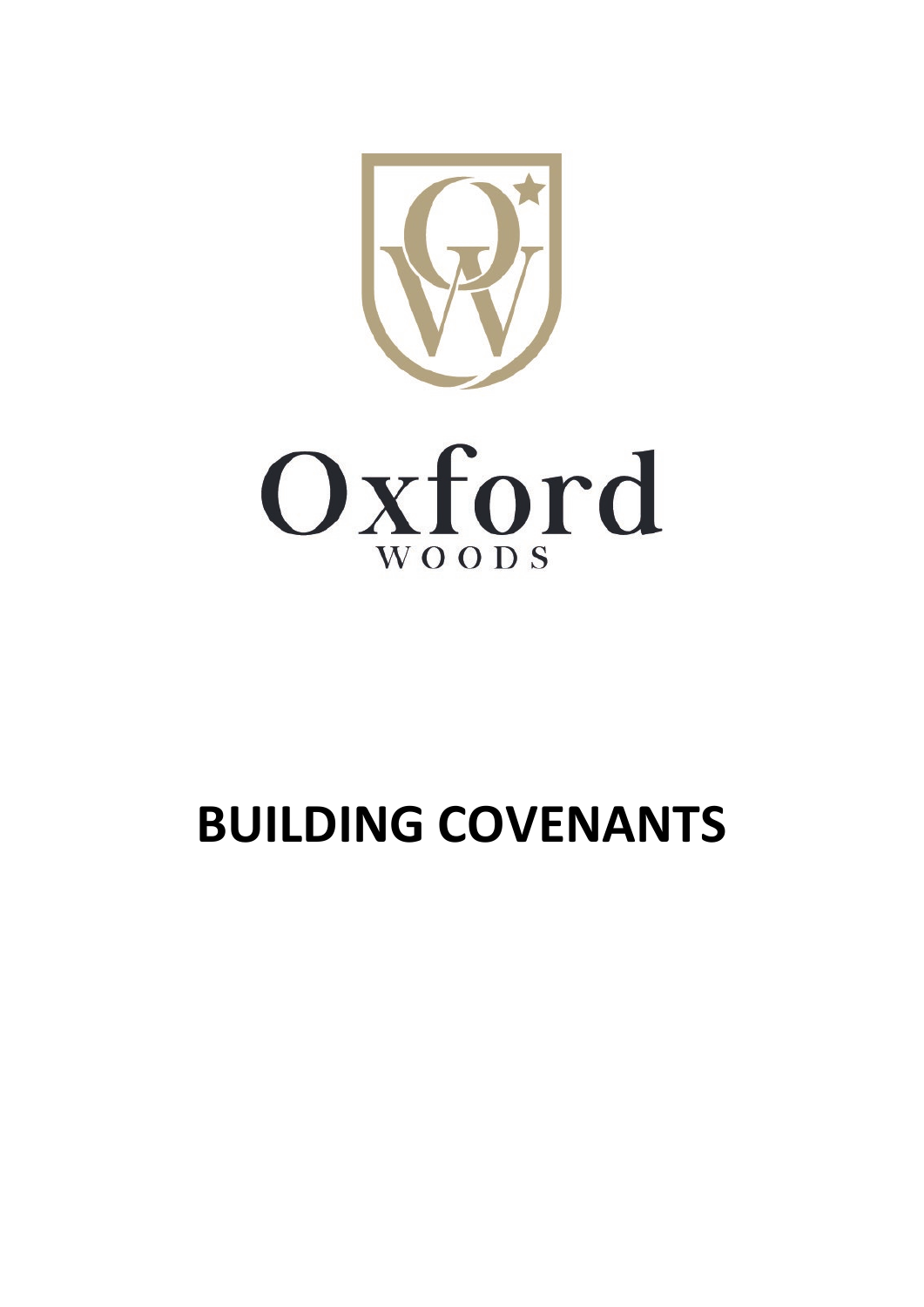

## **CONTENTS**

### **1.0 PURPOSE AND INTENTION OF BUILDING COVENANTS**

- **1.1 GENERAL**
- **1.2 BREACH OF COVENANTS**
- **1.3 FUTURE SALE**
- **2.0 BUILDING ON THE A LOT**
	- **2.1 CONSTRUCTION REQUIREMENTS**
	- **2.2 ALLOTMENT REQUIREMENTS**
	- **2.3 OCCUPATION REQUIREMENTS**
- **3.0 USE OF A LOT**
- **4.0 RE-ZONING BY SELLER**
- **5.0 RIGHT TO EXCLUDE OR VARY COVENANTS**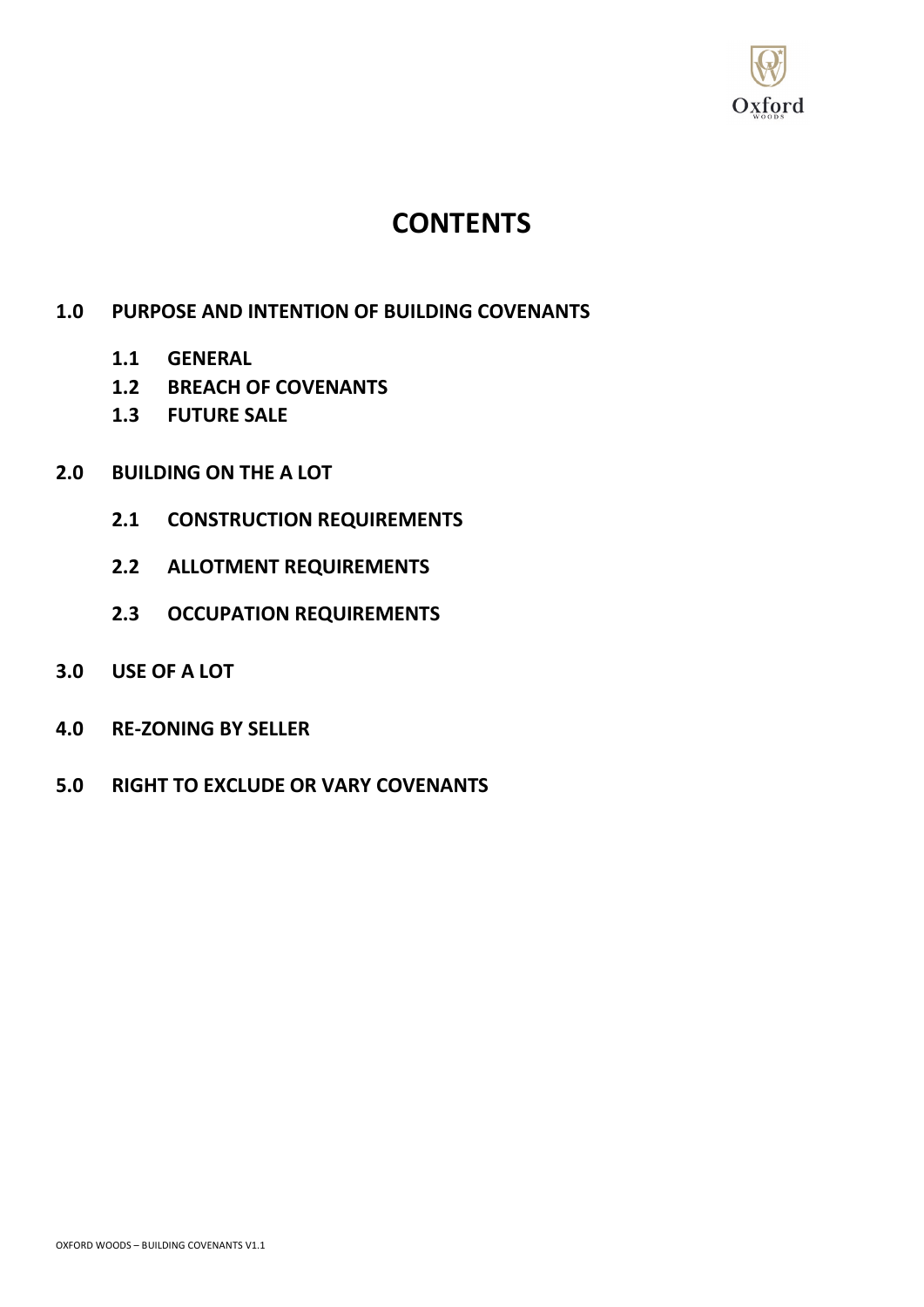

#### **1.0 PURPOSE AND INTENTION OF BUILDING COVENANTS**

#### **1.1 GENERAL**

The Buyer acknowledges that the Lot being purchased, pursuant to the Contract Of Sale to which these Covenants forms part (Lot) of a residential development, the Oxford Woods Estate, and the purpose of these covenants is to achieve the following:-

- (a) To promote a high standard of design and construction throughout the Estate; and
- (b) To maintain and protect the value of residential dwellings within the Estate; and
- (c) To ensure the visual amenity of the residences within the Estate are consistently of a high standard.

#### **1.2 BREACH OF COVENANTS**

The Buyer acknowledges that the Seller may enforce its' rights against the Buyer/s, his/her/their respective executors, administrators, assigns, agents and contractors of the Buyer, in respect of any breach of these covenant requirements by way of an application for an injunction in the Supreme Court Of Queensland or any other Court of competent jurisdiction.

For the avoidance of doubt, nothing in this clause shall be taken to limit or in any way prejudice any other rights or causes of action the Seller may have in consequence of any actual or potential default by the Buyer.

#### **1.3 FUTURE SALE**

The Buyer must, on the future sale of a Lot, include these Building Covenants as a condition to be met by the subsequent Buyer.

#### **2.0 BUILDING ON A LOT**

#### **2.1 CONSTRUCTION REQUIREMENTS**

- (a) Only a single private dwelling house may be constructed on any Lot unless the Lot is identified as a "Possible Auxiliary Unit" Lot on the Plan Of Development.
- (b) All dwellings must be setback from the allotment boundary's in accordance with the setback table (Table 1) contained within the Plan Of Development for the Estate.
- (c) All dwellings must contain a provision for parking a minimum of 2 motor vehicles off the street, with a minimum of 1 motor vehicle to be parked in an enclosed garage. The parking spaces may be in tandem as long as they are contained within the property boundary. The garage is to be designed as an integral part of the dwelling and carports are not permitted.
- (d) All dwellings must be constructed with only new first grade materials.
- (e) All dwellings must have a roof covering of concrete tiles, clay tiles or Colorbond metal roofing.
- (f) All dwellings must have a roof pitch of:-
	- (i) no less the 20 degrees for a hip or gable roof or combination thereof.
	- (ii) no less than 10 degrees for a skillion roof.
- (g) The roof to all elevations must have a minimum eave overhang of 450mm projected from the outer face of the external walls, excluding built to boundary and parapet walls. Parapet walls are only permitted to the front elevation of a dwelling and must be in keeping with the design of the dwelling.
- (h) The exterior finish to the external walls on any dwelling is to be either face brickwork, painted render, painted or pre-finished lightweight cladding or a combination of any of these finishes. No unfinished blockwork or cladding will be permitted.
- (i) The lower storey area of a high set dwelling must be fully enclosed.
- (j) The exterior colours to any dwelling must be of a neutral tone and vibrant primary colours will not be permitted.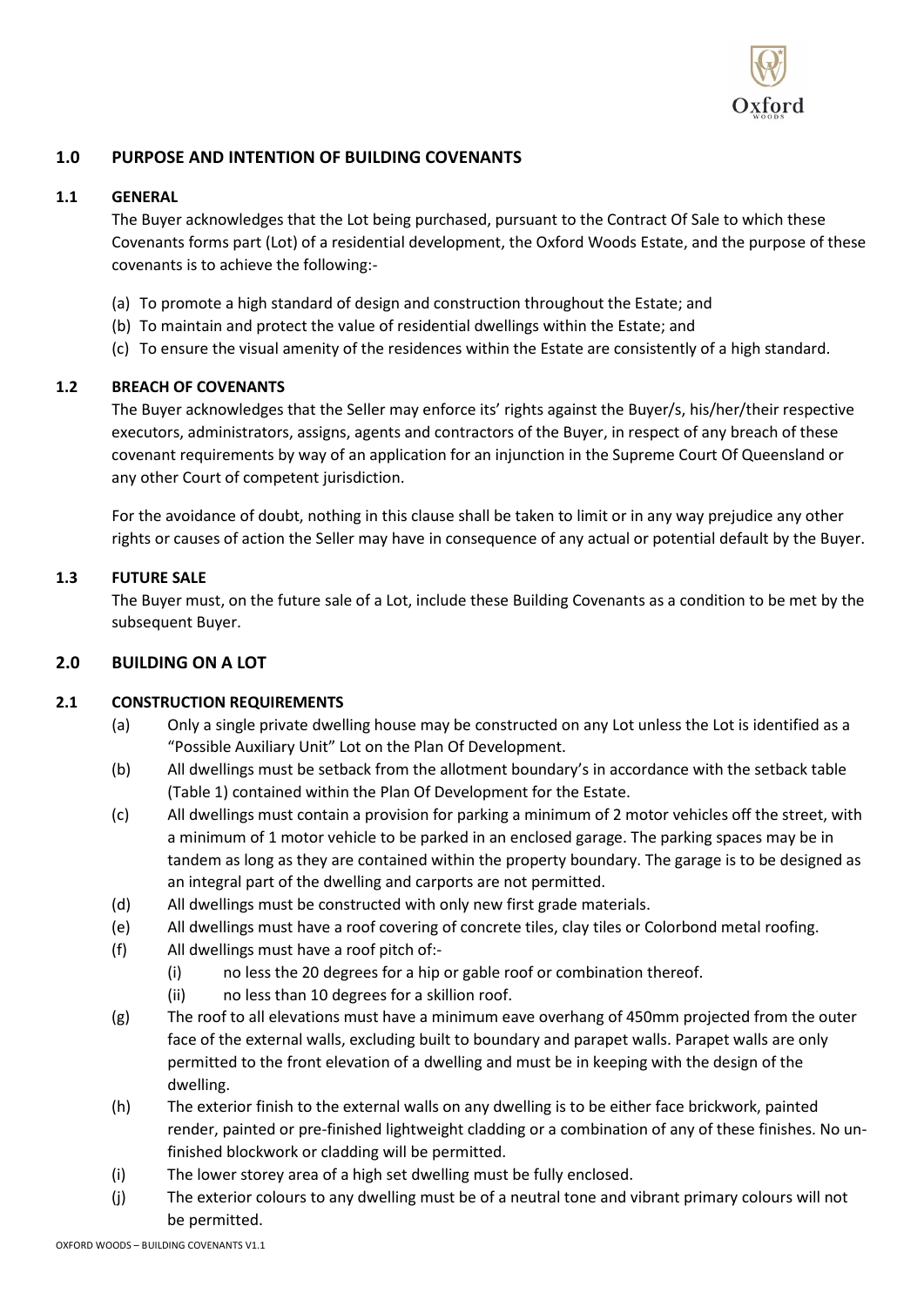

(k) The construction of a dwelling on a Lot must be commenced within 3 months of the Buyer settling on the Lot and completed within 12 months of commencement. Works on a Lot must not be left without progress for longer than 3 months at any time.

#### **2.2 ALLOTMENT REQUIREMENTS**

- (a) Fencing to the side and rear boundaries of a Lot shall be constructed with Good Neighbour style timber paling fencing, and;
	- (i) Must not exceed 1.8 metres in height above ground level.
	- (ii) Side boundary and secondary street fencing must return to the dwelling a minimum of 1.0 metres behind the front wall of the dwelling.
	- (iii) A minimum of 1 private access gate must be provided to access the rear of each allotment.
	- (iv) No side boundary fencing will be permitted forward of the front wall of a dwelling unless the adjacent dwelling is closer to the front boundary or the side boundary fence is the rear fence of an adjacent corner allotment.
	- (v) No front boundary fencing will be permitted.
	- (vi) All fencing materials must be new and second hand materials will not be permitted.
- (b) All paving forward of the front wall of a dwelling must be constructed of exposed aggregate concrete, coloured concrete, stamped coloured concrete or pavers. Plain concrete or painted concrete will not be permitted.
- (c) A driveway must not be wider than 5.5 metres at the street boundary for double garages and 3.5 metres for a single garage. The driveway must be completed prior to occupation of the dwelling constructed on the allotment.
- (d) The landscaping of a Lot must:-
	- (i) Contain a minimum of 20Sqm of garden beds to the front yard of a dwelling complete with garden edging, mulch and drought resistant shrubs.
	- (ii) Utilise "A" grade turf layed to the remainder of the allotment including the street verge forward of the front allotment boundary. Note: Any areas to the side of a dwelling that do not receive any natural sunlight may have river pebbles installed in lieu of turf.
	- (iii) Landscaping to the area of the allotment forward of the dwelling must be completed within 90 days of occupation of the dwelling.
- (e) A letterbox complete with street number shall be installed adjacent to the front allotment boundary prior to occupation of the new dwelling.
- (f) External fittings and fixtures such as Air-conditioners, Clothes Lines and Satellite Dishes shall be screened from view so they are not visible from the street or any adjoining parkland.
- (g) The Lot must be kept in a neat & tidy condition and maintained free of weeds, overgrown grass  $\&$ shrubs and rubbish before, during and after the construction of a dwelling. During construction, all building waste must be placed is a suitable receptacle or skip bin and cleared regularly.

#### **2.3 OCCUPATION REQUIREMENTS**

- (a) Any dwelling constructed on a Lot must not be occupied until:-
	- (i) The dwelling has been issued with a certificate by the relevant certifying authority approving it for occupation.
	- (ii) The dwelling has received approval from and been connected to all necessary services.
	- (iii) All side and rear boundary fencing has been completed.
	- (iv) The driveway, crossover and paving forward of the front wall of the dwelling has been completed.